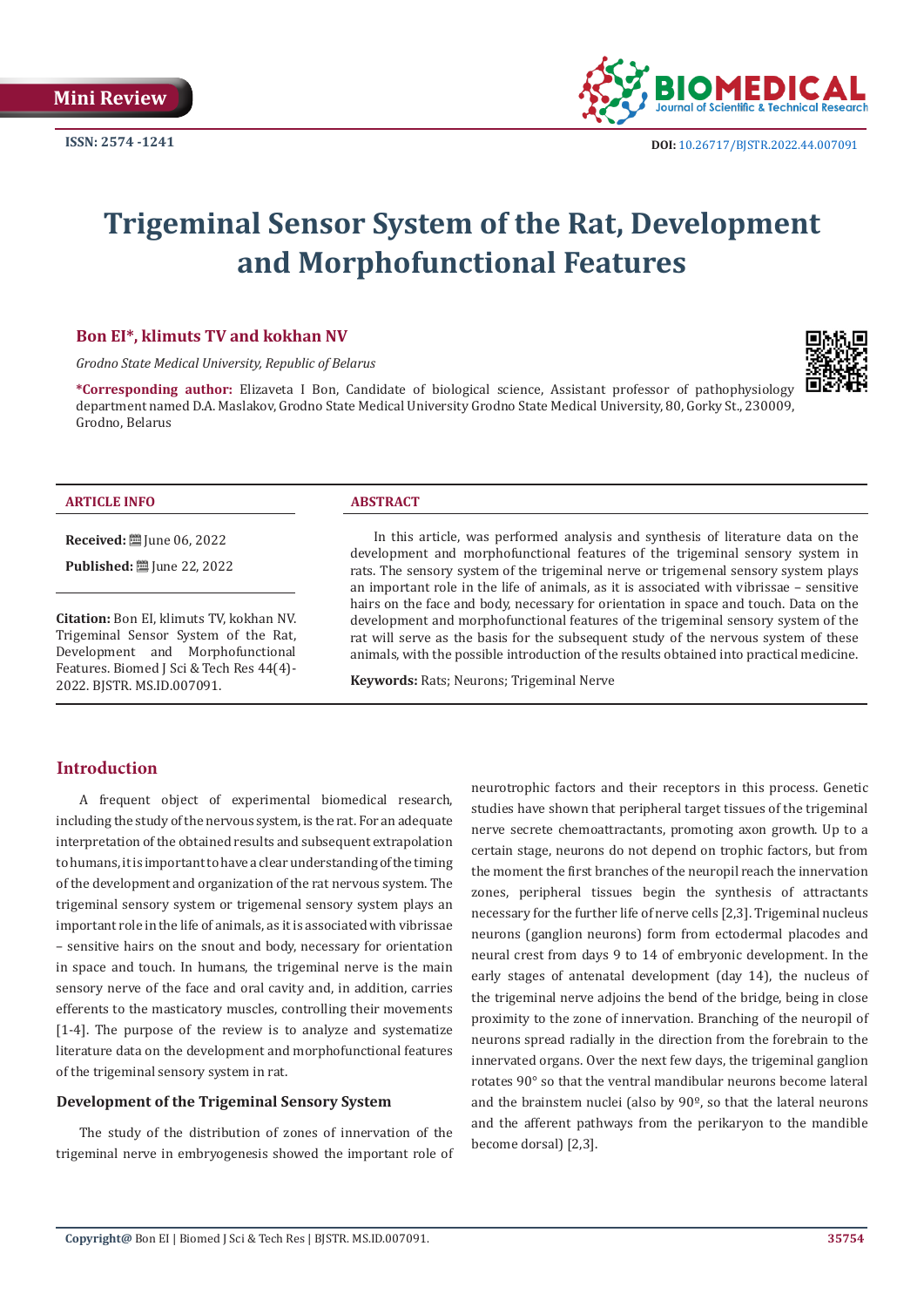#### **Central Vibrissae Tract**

Vibrissa follicles develop from the mesenchyme by the 14th day of embryogenesis, and by the 16th day the area of their afferent innervation is approximately the same size as in adult rats. The dendrites of the neurons of the trigeminal nucleus reach the brain stem on the  $11-15<sup>th</sup>$  day of prenatal development, the thalamus – on the 14-15<sup>th</sup>, the cerebral cortex (layer IV) – on the  $16-21$ <sup>st</sup>. The vibrissa tract itself, that is, the vibrissa communication system – the nucleus of the trigeminal nerve – the overlying parts of the brain develops mainly postnatally and is formed sequentially first in the brain stem (20 days of embryogenesis – 1 day after birth), thalamus (2-3 days of postnatal ontogenesis) and the cerebral cortex (3-5 days after birth). The development of afferent terminals is preceded by a period of asymmetric growth of dendrites and the migration associated with it, followed by accumulation of neuronal perikaryons in the area of the trigeminal nucleus facing towards the innervated organs.

The first signals received from vibrissae can be registered in the brainstem starting from the first day after birth, and in the cerebral cortex – from the 6th day of postnatal ontogenesis. The dimensions of the receptive fields approximately correspond to those in adult rats, however, newborn rat pups are characterized by a longer refractoriness period and impulse delay. By the 1st week of postnatal ontogenesis, peculiar barrel-shaped clusters of neurons surrounded by fibrous structures form in the IV layer of the neocortex. The diameter of these barrel columns is 100-400 um. Each such structural unit is associated with certain large rat hairs – vibrissae [4]. GABAergic and serotonergic activity of neurons of the trigeminal nerve nucleus is detected from an early age, although it matures quite slowly, at least for 2 months. Moreover, in the early postnatal period, γ-aminobutyric acid causes excitation in the brain stem, and inhibition in the thalamus and cerebral cortex. In case of damage to the vibrissae before the formation of connections between the nucleus of the trigeminal nerve and the overlying parts of the brain, the formation of the vibrissae tract is disturbed. The critical period in this regard is: 1st day after birth for the brain stem,  $2-3$ <sup>rd</sup> day for the thalamus and  $3-4$ <sup>th</sup> day for the neocortex [2,3,5,6].

#### **Trigeminal Sensory System of Adult Rats**

**Peripheral Nerves and Receptors**: The trigeminal nerve has three branches: ophthalmic, maxillary, and mandibular. In the rat, as in other mammals, the ophthalmic branch supplies the dorsum of the head, upper eyelid, supraorbital vibrissae, cornea, conjunctiva, nasal skin, and intranasal mucosa. The maxillary branch innervates the postorbital skin, upper lip, mystacial vibrissae, cheeks, palate, and upper teeth. The mandibular branch supplies the temporomandibular joint, the external auditory canal, the prioreceptors of the jaw muscles, the skin over the lower jaw, the lower lip, the mandibular mucosa, the teeth, and the anterior tongue. The dura mater and cranial blood vessels are innervated by afferents from all three branches. Sensory receptors are found in the skin and muscles of the rat's snout, oral and nasal mucosa, joints, and tendons [1-4]. The mediators in the afferent nerve endings are substance P and calcitonin, and in the cornea – galanin and the pituitary peptide that activates adenylate cyclase [6]. Irritation of nociceptors of the nasal mucosa is caused by both protective reflexes (sneezing) and neurogenic inflammation or disturbance of cardiorespiratory rhythms. Neurogenic inflammation is associated with vascular vasodilation, plasma extravasation, and mast cell degranulation. It often causes vascular headache [7].

**Vibrissa:** Individual vibrissae are supplied by both deep and superficial nerves. In typical laboratory rats, each follicle receives approximately 250 nerve fibers. About one third of this sensory innervation consists of unmyelinated nerve fibers. In addition, the fur between the vibrissae is richly supplied with nerve endings [4]. The temporomandibular joint is innervated by afferents that form non-encapsulated receptors. Injections of irritants (eg, glutamate) into the joint cavity are used to simulate arthritis and deep craniofacial pain. Most often, female rats are used for this. In these animals, as in humans, there are gender differences in the sensitivity of the trigeminal nerve [8,9]. Teeth and periodontal ligaments receive innervation from myelinated and unmyelinated fibers. Nerve endings were found in the odontoblast layer, predentin, and pulp. The innervation of the incisors is the most complex due to the increased functional activity of these teeth in rats [10].

**Tongue:** Trigeminal afferents supply the surface epithelium, filiform and fungiform papillae of the anterior surface of the tongue, providing general somatic sensations. In addition, activation of the trigeminal nerve has been described in the perception of bitter taste (nicotine, caffeine).

#### **Neurochemistry of Afferent Synapses**

Most peripheral nerve endings contain substance P or a peptide associated with the calcitonin gene ((Calcitonin gene-related peptide (CGRP)) [1,11,7].

**Trigeminal Ganglion:** The bodies of the neurons of most trigeminal afferents are located in the trigeminal ganglion, which lies in the middle cranial fossa of the base of the skull. The exception is neurons that receive part of the afferent fibers from the chewing muscles and the periodontium. Their pericarions are located in the mesencephalic nucleus of the trigeminal nerve of the brainstem. Ganglion neurons are pseudounipolar and surrounded by satellite cells. They are divided according to the size of the perikaryons into large (type A) and small (type B). There is some correlation between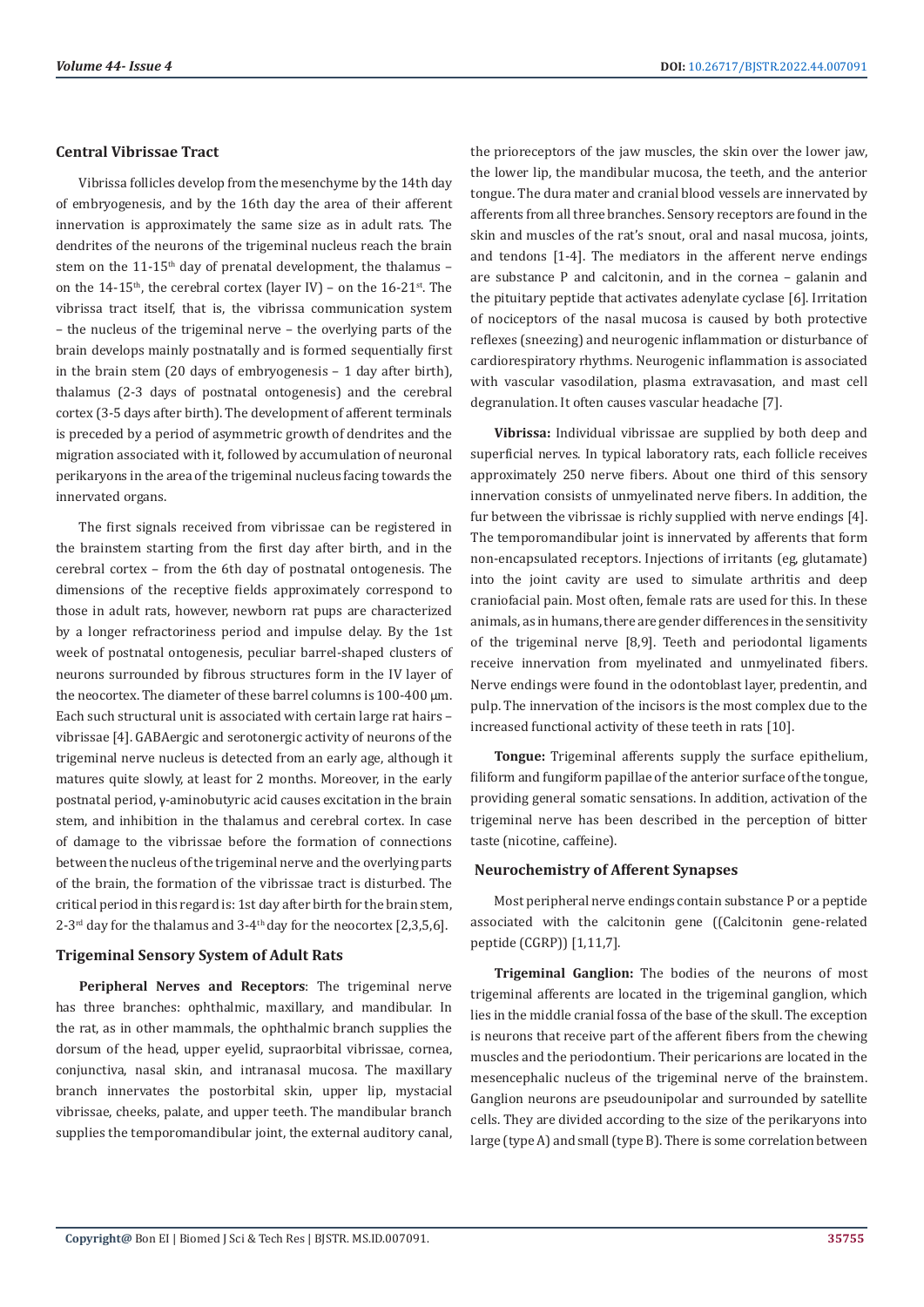cell type and their function. So, for example, large vibrissae afferents mainly go to type A neurons, while neurons innervating the cornea mainly belong to type B. Ganglion neurons are surrounded by a number of fibers including noradrenergic sympathetic axons, VIPpositive parasympathetic fibers, serotonergic fibers, and various peptidergic axons containing CGRP, substance P, cholecystokinin, galanin, and NO synthase [1,12].

**Cytoarchitectonics of the Trigeminal Ganglion:** The neurons that innervate the cornea lie in the anterior ganglion, and those that receive afferents from the lower jaw lie in the posterolateral. There is also a dorsoventral organization: in the dorsal region there are neurons supplying the cornea and supraorbital vibrissae, and in the ventral region - innervating the lower jaw [12].

**Neurochemistry of the Trigeminal Ganglion:** Large ganglion neurons (type A) are usually immunopositive for neuropeptide Y. Smaller and medium-sized neurons contain glutamate, substance P, CGRP, neurokinin A, somatostatin, VIP, GABA and galanin, chemokinin, melatonin, gastrin-releasing peptide. Substance P is usually localized in the cytoplasm of neurons with CGRP, in addition, a number of neurons simultaneously with CGRP can be immunopositive for both neuropeptide Y and enkephalins [12-16].

# **Sensory Nuclei of the Trigeminal Nerve**

The sensory nuclei of the trigeminal nerve include several clusters of neurons located in the cervical spinal cord, medulla oblongata and midbrain. The spinal cord contains: the spinal nucleus of the trigeminal nerve and the paratrigeminal nucleus. The spinal nuclei receive most of their afferent inputs from vibrissae. In the brainstem are located: the main sensory nucleus, the motor nucleus of the trigeminal nerve, the supramedial nucleus and the intertubular nucleus, which controls the movements of the jaws. In the midbrain - the mesencephalic nucleus, which sends afferents to the periodontal teeth of both the upper and lower jaws [1,11,2].

**Cytoarchitectonics:** Most sensory nucleus neurons are pseudounipolar, but small multipolar cells are also present.

**Neurochemistry of Sensory Nuclei:** The neuropil of the sensory nuclei contains: glutamate, CGRP and substance P. GABA is mainly present in the spinal nuclei. The mesencephalic nucleus contains GABAergic, glycinergic neurons, as well as cells immunopositive for aspartate and glutamate, gastrin-releasing peptide [13,17,15,16].

## **Thalamic Switching Nuclei of the Trigeminal Nerve**

The main tract passes through the medial part of the posterioventral and ventrobasal complex of somatosensory thalamic nuclei. Spinal sensory neurons also project to the intralaminar nuclei and the intermediate nuclei [1,11,18,19].

**Cytoarchitectonics and Neurochemistry:** The thalamic nuclei are composed of medium-sized multipolar GABAergic neurons [18].

**Somatosensory Areas of the Zone of Innervation of the Trigeminal Nerve in the Neocortex:** The vibrissa innervation zone has the most extensive representation in the neocortex. The fourth layer of the parietal cortex contains modules consisting of multipolar stellate GABAergic neurons and thalamic afferent fibers. Each module is associated with a specific vibrissa. Star-shaped neurons form synapses with cells of the  $2<sup>nd</sup>$ ,  $3<sup>rd</sup>$  and  $5<sup>th</sup>$  layers. Pyramidal neurons of the 5<sup>th</sup> layer of the neocortex, having received information from stellate cells, give efferents to the reticular thalamic nucleus, the superior striatum, the nuclei of the bridge and the sensory complex of the trigeminal nerve in the brain stem, providing the movement of vibrissae [18-22,1,5]. Thus, the data presented in this review on the development and morphofunctional features of the rat trigeminal sensory system will serve as the basis for further study of the nervous system of these animals with the possible implementation of the results obtained in practical medicine.

# **References**

- 1. [Desilets Roy B, Varga C, Lavallee P, Deschenes M \(2002\) Substrate for](https://pubmed.ncbi.nlm.nih.gov/11978859/) [cross-talk inhibition between thalamic barreloids. J Neurosci 22\(9\): 218.](https://pubmed.ncbi.nlm.nih.gov/11978859/)
- 2. [Messlinger K, Russo AF \(2019\) Current understanding of trigeminal](https://pubmed.ncbi.nlm.nih.gov/29989427/) [ganglion structure and function in headache. Cephalalgia–39\(13\): 1661-](https://pubmed.ncbi.nlm.nih.gov/29989427/) [1674.](https://pubmed.ncbi.nlm.nih.gov/29989427/)
- 3. [Smith JB, Watson GD, Alloway KD, Schwarz C, Chakrabarti S \(2015\)](https://www.researchgate.net/publication/308718356_Corticofugal_projection_patterns_of_whisker_sensorimotor_cortex_to_the_sensory_trigeminal_nuclei) [Corticofugal projection patterns of whisker sensorimotor cortex to the](https://www.researchgate.net/publication/308718356_Corticofugal_projection_patterns_of_whisker_sensorimotor_cortex_to_the_sensory_trigeminal_nuclei) [sensory trigeminal nuclei. Front Neural Circuits 9: 53.](https://www.researchgate.net/publication/308718356_Corticofugal_projection_patterns_of_whisker_sensorimotor_cortex_to_the_sensory_trigeminal_nuclei)
- 4. [Tzabazis A, Mechanic J, Miller J, Klukinov M, Pascual C, et al. \(2016\)](https://pubmed.ncbi.nlm.nih.gov/26590611/) [Oxytocin receptor: Expression in the trigeminal nociceptive system](https://pubmed.ncbi.nlm.nih.gov/26590611/) [and potential role in the treatment of headache disorders. Cephalalgia](https://pubmed.ncbi.nlm.nih.gov/26590611/) [36\(10\): 943-950.](https://pubmed.ncbi.nlm.nih.gov/26590611/)
- 5. [Toma JS, McPhail LT, Ramer MS \(2006\) Comparative postnatal](https://pubmed.ncbi.nlm.nih.gov/16911863/) [development of spinal, trigeminal and vagal sensory root entry zones.](https://pubmed.ncbi.nlm.nih.gov/16911863/) [Int J Dev Neurosci 24\(6\): 373-388.](https://pubmed.ncbi.nlm.nih.gov/16911863/)
- 6. [Tyburski AL, Cheng L, Assari S, Darvish K, Elliott MB \(2017\) Frequent](https://thejournalofheadacheandpain.biomedcentral.com/articles/10.1186/s10194-017-0726-1) [mild head injury promotes trigeminal sensitivity concomitant with](https://thejournalofheadacheandpain.biomedcentral.com/articles/10.1186/s10194-017-0726-1) [microglial proliferation, astrocytosis, and increased neuropeptide levels](https://thejournalofheadacheandpain.biomedcentral.com/articles/10.1186/s10194-017-0726-1) [in the trigeminal pain system. J Headache Pain 18\(1\): 16.](https://thejournalofheadacheandpain.biomedcentral.com/articles/10.1186/s10194-017-0726-1)
- 7. [Yajima T, Sato T, Shimazaki K, Ichikawa H \(2019\) Transient receptor](https://pubmed.ncbi.nlm.nih.gov/30639448/) [potential melastatin-3 in the rat sensory ganglia of the trigeminal,](https://pubmed.ncbi.nlm.nih.gov/30639448/) [glossopharyngeal and vagus nerves. J Chem Neuroanat 96: 116-125.](https://pubmed.ncbi.nlm.nih.gov/30639448/)
- 8. [De Sousa Buck H, Caous CA, Lindsey CJ \(2001\) Projections of the](https://pubmed.ncbi.nlm.nih.gov/11476279/) [paratrigeminal nucleus to the ambiguus, rostroventrolateral and lateral](https://pubmed.ncbi.nlm.nih.gov/11476279/) [reticular nuclei, and the solitary tract. Auto Neurosci 87\(2-3\): 187-200.](https://pubmed.ncbi.nlm.nih.gov/11476279/)
- 9. [Nagoya K, Nakamura S, Ikeda K, Onimaru H, Yoshida A, et al. \(2017\)](https://www.researchgate.net/publication/318083343_Distinctive_features_of_Phox2b-expressing_neurons_in_the_rat_reticular_formation_dorsal_to_the_trigeminal_motor_nucleus) [Distinctive features of Phox2b-expressing neurons in the rat reticular](https://www.researchgate.net/publication/318083343_Distinctive_features_of_Phox2b-expressing_neurons_in_the_rat_reticular_formation_dorsal_to_the_trigeminal_motor_nucleus) [formation dorsal to the trigeminal motor nucleus. Neuroscience 358:](https://www.researchgate.net/publication/318083343_Distinctive_features_of_Phox2b-expressing_neurons_in_the_rat_reticular_formation_dorsal_to_the_trigeminal_motor_nucleus) [211-226.](https://www.researchgate.net/publication/318083343_Distinctive_features_of_Phox2b-expressing_neurons_in_the_rat_reticular_formation_dorsal_to_the_trigeminal_motor_nucleus)
- 10. [Dauvergne C, Zerari Mailly F, Buisseret P, Buisseret Delmas C, Pinganaud](https://pubmed.ncbi.nlm.nih.gov/12165404/) [G \(2002\) The sensory trigeminal complex projects contralaterally to the](https://pubmed.ncbi.nlm.nih.gov/12165404/) [facial motor and the accessory abducens nuclei in the rat. Neurosci Lett](https://pubmed.ncbi.nlm.nih.gov/12165404/) [329\(2\): 169-172.](https://pubmed.ncbi.nlm.nih.gov/12165404/)